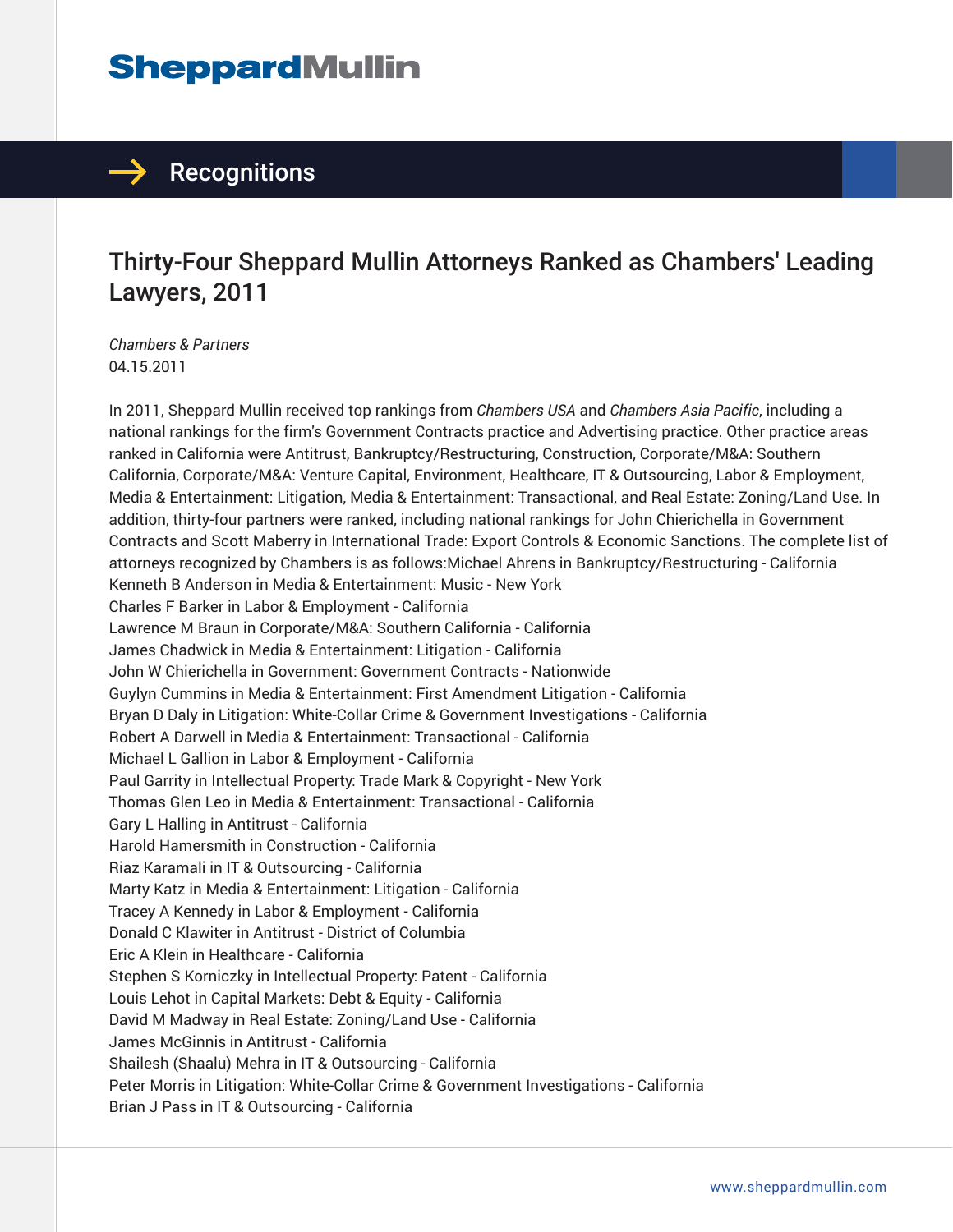## **SheppardMullin**

Lucantonio Salvi in Corporate/M&A & Private Equity - District of Columbia David H Sands in Corporate/M&A: Venture Capital - California John Scott Maberry in International Trade: Export Controls & Economic Sanctions - Nationwide Richard Simmons in Labor & Employment - California Robert Thompson in Real Estate: Zoning/Land Use - California Randolph C Visser in Environment - California Don Williams in Private Equity: Venture Capital Investment (International Firms) - China Kenneth J Yood in Healthcare - California

#### Attorneys

Charles F. Barker Lawrence M. Braun John W. Chierichella Bryan D. Daly Robert A. Darwell Paul W. Garrity Gary L. Halling Hal Hamersmith Martin D. Katz Tracey A. Kennedy Eric A. Klein Stephen S. Korniczky Thomas Glen Leo J. Scott Maberry James L. McGinnis Lucantonio N. Salvi David H. Sands Richard J. Simmons

### Practice Areas

Advertising Antitrust and Competition